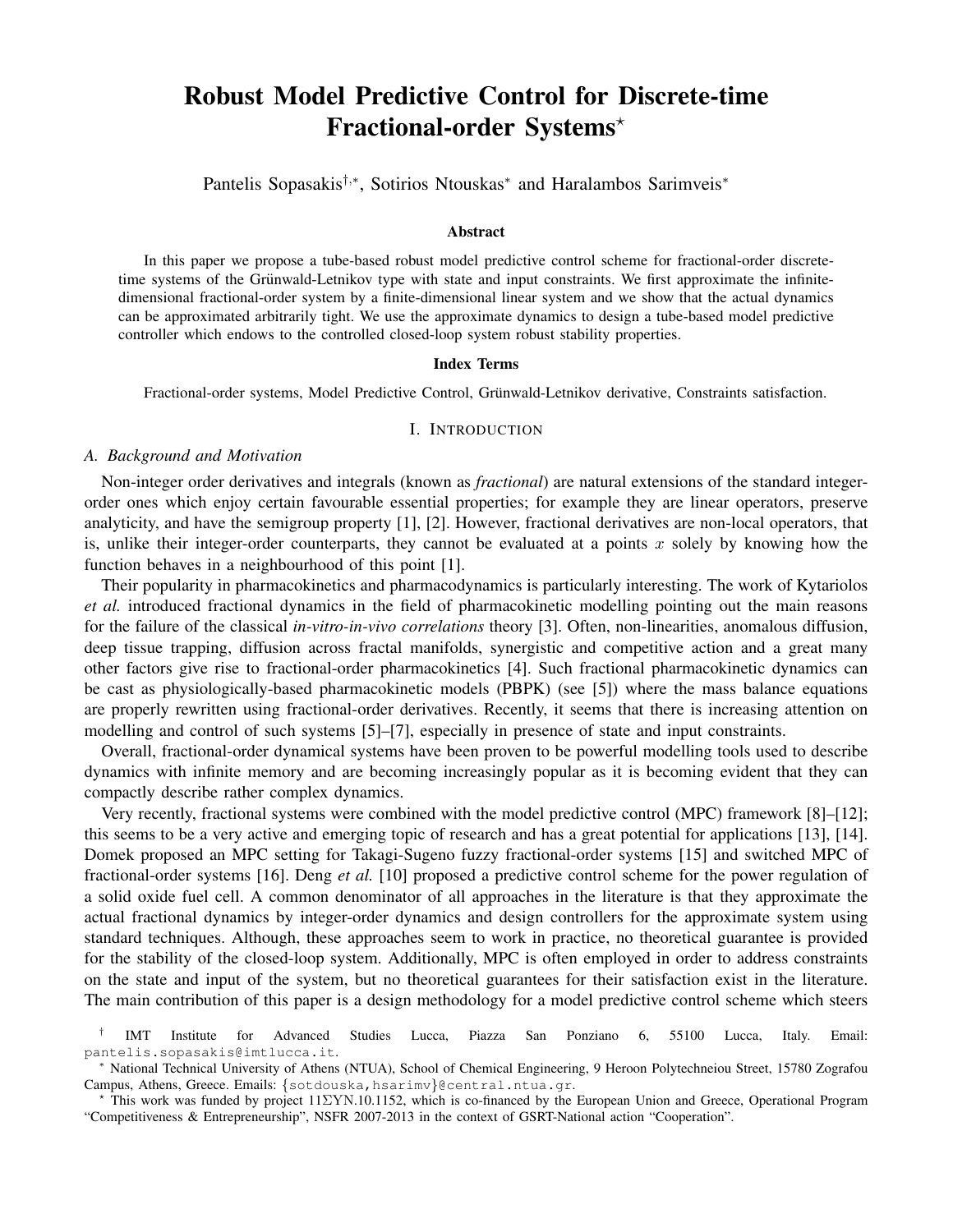the system's state towards a small neighbourhood of the origin while it guarantees the satisfaction of state and input constraints.

Two approaches can be identified in the literature in regard to the stability analysis of discrete-time fractional systems. The first one considers the stability of a finite-dimensional linear time-invariant system, known as *practical stability*, but fails to provide conditions for the actual fractional-order system to be (asymptotically) stable [17], [18]. This approach is tacitly pursued in many applied papers [12], [19]. On the other hand, fractional systems can be treated as infinite-dimensional systems for which various stability conditions can be derived (See for example [20, Thm. 2]), but conditions are difficult to verify in practice let alone to use for the design of model predictive controllers.

In this paper we discretise linear continuous-time fractional dynamics using the Grünwald-Letnikov scheme which leads to infinite-dimensional linear systems. We use a finite-dimensional approximation to arrive at a linear time-invariant system with an additive uncertainty term which casts the discrepancy with the infinite-dimensional system. We then introduce a tube-based MPC control scheme which is known to steer the state to a neighbourhood of the origin which can become arbitrarily small as the complexity of the approximation of the fractional-order system increases. In our analysis, we consider both state and input constraints which we show that are respected by the MPC-controlled system.

## *B. Mathematical preliminaries*

For the paper to be self-contained, in this section we introduce some notation and definitions that will be useful throughout the whole paper. Let N,  $\mathbb{R}^n$ ,  $\mathbb{R}_+$ ,  $\mathbb{R}^{m \times n}$  denote the set of non-negative integers, the set of column real vectors of length n, the set of non-negative numbers and the set of  $m$ -by-n real matrices respectively. For any nonnegative integers  $k_1 \leq k_2$  the finite set  $\{k_1, \ldots, k_2\}$  is denoted by  $\mathbb{N}_{[k_1,k_2]}$ . Let x be a sequence of real vectors of  $\mathbb{R}^n$ . The k-th vector of the sequence is denoted by  $x_k$  and its i-th element is denoted by  $x_{k,i}$ . We denote by  $\mathcal{B}_{\epsilon}^{n} = \{x \in \mathbb{R}^{n} : ||x|| < \epsilon\}$  the *open ball* of  $\mathbb{R}^{n}$  with radius  $\epsilon$  and we use the shorthand  $\mathcal{B}^{n} = \mathcal{B}_{1}^{n}$ . We define the *point-to-set distance* of a point  $z \in X$  from A as  $dist(z, A) = inf_{a \in A} ||z - a||$ .

The space of bounded real sequences is denoted by  $\ell^{\infty}$  and is a Banach space with norm  $||z||_{\infty} = \sup_{k \in \mathbb{N}} |z_k|$ . We define the space  $\ell_n^{\infty}$  of all sequences of real *n*-vectors z so that  $(z_{k,i})_k \in \ell^{\infty}$  for  $i \in \mathbb{N}_{[1,n]}$  which, equipped with the norm  $||z||_{\infty} = \max_{i=1,\dots,n} ||z_{k,i}||_{\infty}$ , becomes a Banach space.

Let Γ be a topological real vector space and  $A, B \subseteq \Gamma$ . For  $\lambda \in \mathbb{R}$  we define the scalar product  $\lambda C = \{\lambda c :$  $c \in C$  and the Miknowski sum  $A \oplus B = \{a + b : a \in A, b \in B\}$ . The Minkowski sum of a finite family of sets  $\{A_i\}_{i=1}^K$  will be denoted by  $\bigoplus_{i=1}^K A_i$ . The Minkowski sum of a sequence of sets  $\{A_i\}_{i\in\mathbb{N}}$  is denoted as  $\bigoplus_{i\in\mathbb{N}}A_i$  and is defined as the Painlevé-Kuratowski limit (see [21]) of  $\bigoplus_{i=1}^K A_i$  as  $K\to\infty$ . The Pontryagin difference between two sets  $A, B \subseteq \Gamma$  is defined as  $A \ominus B = \{a \in A : a + b \in A, \forall b \in B\}$ . A set C is called balanced if for every  $x \in C$ ,  $-x \in C$ .

## II. FRACTIONAL-ORDER SYSTEMS

## *A. Discrete-time fractional operators*

Let  $x : \mathbb{R} \to \mathbb{R}^n$  be a uniformly bounded function, *i.e.*, there is a  $M > 0$  so that  $||x(t)|| \le M$  for all  $t \in \mathbb{R}$ . The backward Grünwald-Letnikov fractional-order difference of x of order  $\alpha > 0$  and step size  $h > 0$  is defined as the linear operator [13]  $_B\Delta_h^{\alpha} : \ell_n^{\infty} \to \ell_n^{\infty}$ :

$$
B\Delta_h^{\alpha}x(t) = \sum_{j=0}^{\infty} (-1)^j {\alpha \choose j} x(t - jh), \qquad (1)
$$

and its forward counterpart is defined as  $_F\Delta_h^{\alpha}x(t) = B\Delta_h^{\alpha}x(t+h)$ , or

$$
F\Delta_h^{\alpha}x(t) = \sum_{j=0}^{\infty} (-1)^j {\alpha \choose j} x(t + (1-j)h), \tag{2}
$$

where  $\binom{\alpha}{0} = 1$  and for  $j \in \mathbb{N}, j > 0$ 

$$
\binom{\alpha}{j} = \prod_{i=0}^{j-1} \frac{\alpha - i}{i+1} \tag{3}
$$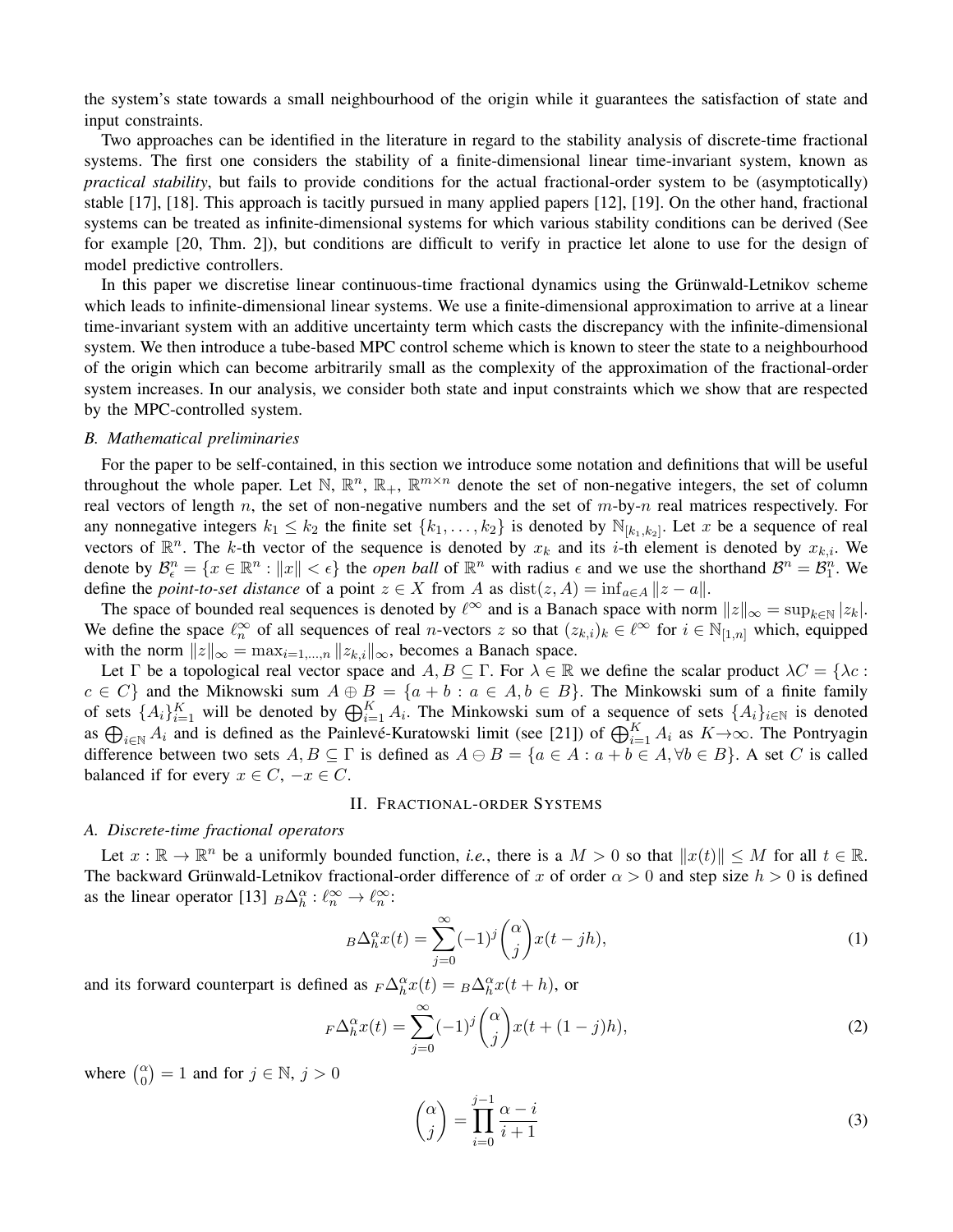Define

$$
c_j^{\alpha} = (-1)^j \binom{\alpha}{j} \tag{4}
$$

and notice for all  $j \in \mathbb{N}$  that  $|c_j^{\alpha}| \leq \alpha^j/j!$ , thus, the sequence  $(c_j^{\alpha})_j$  is absolutely summable and, because of the uniform boundedness of x, the series in (2) converges, therefore,  $\Delta_h^{\alpha}$  is well-defined. It is worth noticing that at time t and for non-integer orders  $\alpha$  the whole history of x is needed in order to estimate  $\Delta_h^{\alpha}x(t)$ .

The Grünwald-Letnikov difference operator gives rise to the Grünwald-Letnikov derivative of order  $\alpha$  which is defined as

$$
D^{\alpha}x(t) = \lim_{h \to 0} \frac{F\Delta_h^{\alpha}x(t)}{h^{\alpha}} = \lim_{h \to 0} \frac{B\Delta_h^{\alpha}x(t)}{h^{\alpha}},
$$
\n(5)

provided that both limits exist. This derivative is then used to describe fractional-order dynamical systems with state  $x : \mathbb{R} \to \mathbb{R}^n$  and input  $u : \mathbb{R} \to \mathbb{R}^m$  as follows:

$$
\sum_{i=0}^{l} A_i D^{\alpha_i} x(t) = \sum_{i=0}^{r} B_i D^{\beta_i} u(t),
$$
\n(6)

where  $l, r \in \mathbb{N}$ ,  $A_i$  are  $B_i$  are matrices of opportune dimensions, all  $\alpha_i$  and  $\beta_i$  are nonnegative, and by convention  $D^{0}x(t) = x(t)$  for any x.

In an Euler discretisation fashion we approximate the  $D^{\alpha}$  in (6) using either  $h^{-\alpha}{}_{F}\Delta_{h}^{\alpha}$  or  $h^{-\alpha}{}_{B}\Delta_{h}^{\alpha}$  for a fixed step size h. In particular, we use the forward operator for the derivatives of the state and the backward one for the input variables. For convenience, let us define  $x_k = x(kh)$  and  $u_k = u(kh)$  for  $k \in \mathbb{Z}$ ; the discretisation of (6) becomes

$$
\sum_{i=0}^{l} \bar{A}_{iB} \Delta_h^{\alpha_i} x_{k+1} = \sum_{i=0}^{r} \bar{B}_{iB} \Delta_h^{\beta_i} u_k,
$$
\n<sup>(7)</sup>

with  $\bar{A}_i = h^{-\alpha_i} A_i$  and  $\bar{B}_i = h^{-\beta_i} B_i$ . The involvement of infinite-dimensional operators in the system dynamics deem these systems computationally intractable and call for approximation methods for their simulation and the design of feedback controllers.

In what follows, we will approximate (7) by a finite-dimensional state-space system treating the approximation as a bounded additive disturbance. We then propose a control setting which guarantees robust stability properties for (7).

## *B. Finite-dimension approximation*

It turns out that discrete-time fractional-order dynamical systems are systems with infinite memory and encompass an infinite number of state variables. Consequently, the results of standard control theory cannot be applied directly. For this purpose, we introduce the following *truncated Grunwald-Letnikov difference operator ¨* or length  $\nu$ 

$$
\Delta_{h,\nu}^{\alpha} x_k = \sum_{j=0}^{\nu} c_j^{\alpha} x_{k-j},\tag{8}
$$

and the approximate finite-dimensional variant of (7), for  $\nu \geq 1$ , becomes

$$
\sum_{i=0}^{l} \bar{A}_{i} \Delta_{h,\nu}^{\alpha_{i}} x_{k+1} = \sum_{i=0}^{r} \bar{B}_{i} \Delta_{h,\nu-1}^{\beta_{i}} u_{k}.
$$
\n(9)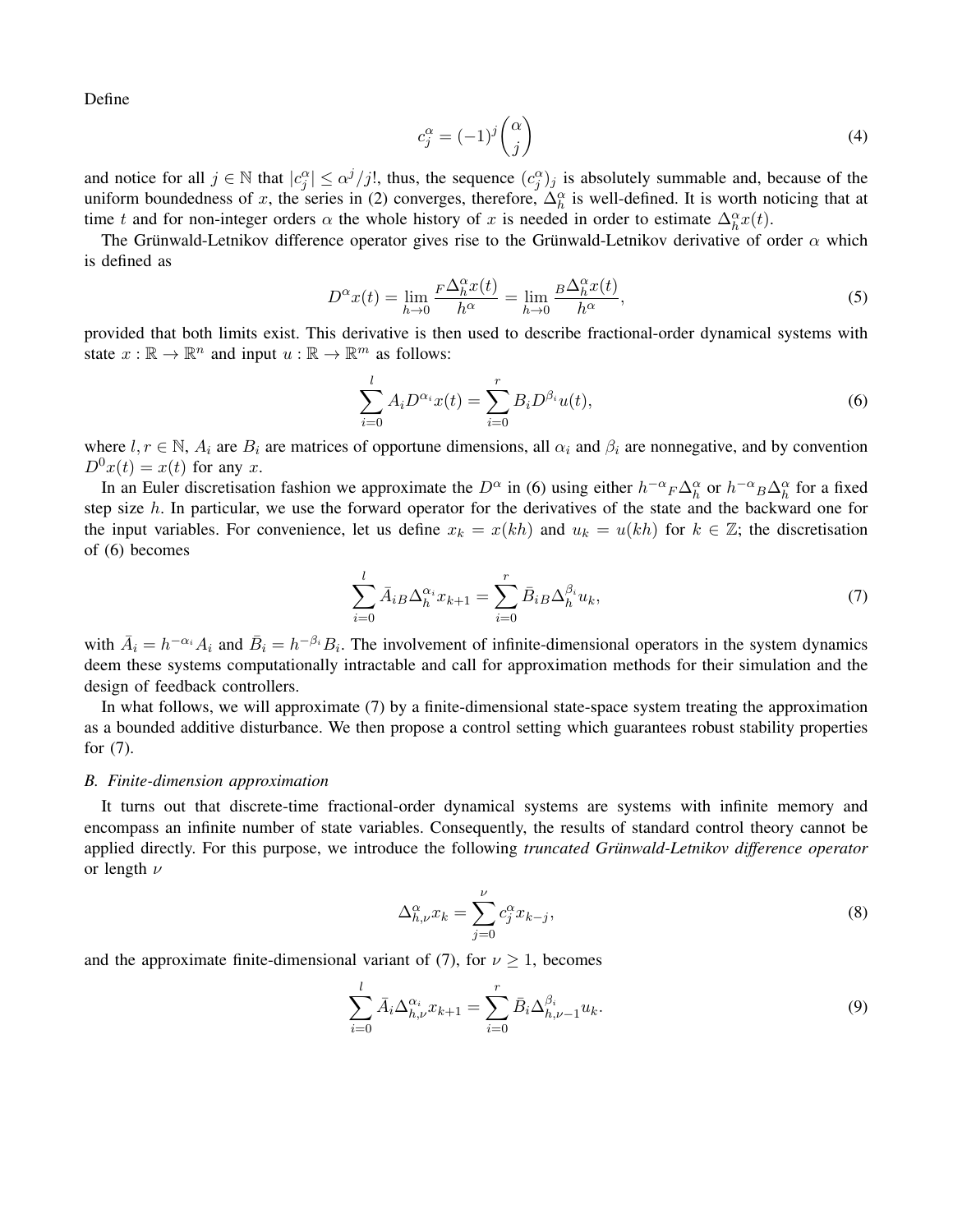## *C. State space representation*

System (9) can be written in state space format as a linear time-invariant (LTI) system with a proper choice of state variables  $\tilde{x}_k$  as we shall explain in this section. In the common case where the right-hand side of (9) is of the simple form  $Bu_k$ , it is straightforward to recast the system in state-space form. Here, we study the more general case of equation (9), which can be written in the form

$$
\sum_{j=0}^{\nu} \hat{A}_j x_{k-j+1} = \sum_{j=0}^{\nu} \hat{B}_j u_{k-j},
$$
\n(10)

with

$$
\hat{A}_j = \sum_{i=0}^l \bar{A}_i c_j^{\alpha_i},\tag{11a}
$$

$$
\hat{B}_j = \sum_{i=0}^r \bar{B}_i c_j^{\beta_i},\tag{11b}
$$

for  $j \in \mathbb{N}_{[0,\nu]}$ . We hereafter assume that matrix  $\hat{A}_0$  is nonsingular. Then, defining

$$
\tilde{A}_j = -\hat{A}_0^{-1}\hat{A}_j,\tag{12a}
$$

$$
\tilde{B}_j = \hat{A}_0^{-1} \hat{B}_j,\tag{12b}
$$

the dynamic equation (10) becomes

$$
x_{k+1} = \sum_{j=0}^{\nu-1} \tilde{A}_j x_{k-j} + \sum_{j=1}^{\nu} \tilde{B}_j u_{k-j} + \tilde{B}_0 u_k.
$$
 (13)

This can be written in state space form with state variable  $\tilde{x}_k = (x_k, x_{k-1}, \dots, x_{k-\nu+1}, u_{k-1}, \dots, u_{k-\nu})'$ , as

$$
\tilde{x}_{k+1} = A\tilde{x}_k + Bu_k. \tag{14}
$$

System (14) is an ordinary finite-dimensional LTI system which will be used in the next section to formulate a model predictive control problem. Throughout the rest of the paper we assume that the pair  $(A, B)$  is stabilisable.

#### III. MODEL PREDICTIVE CONTROL

## *A. Control-oriented modelling*

Inevitably, the use of the truncated difference operator  $\Delta_{h,\nu}^{\alpha}$  introduces some error in the system dynamics. In particular, the fractional-order difference operator  $_B\Delta_h^{\alpha}$  can be written as

$$
B\Delta_h^{\alpha} = \Delta_{h,\nu}^{\alpha} + R_{h,\nu}^{\alpha},\tag{15}
$$

where  $R_{h,\nu}^{\alpha} : \ell_{n}^{\infty} \to \ell_{n}^{\infty}$  is the operator  $R_{\nu}^{\alpha}(x_k) = h^{-\alpha} \sum_{j=\nu+1}^{\infty} c_j^{\alpha} x_{k-j}$ . Let X be a compact convex subset or  $\mathbb{R}^n$  containing 0 in its interior and at time k assume that  $x_{k-j} \in X$  for all  $j \in \mathbb{N}$ . Then, given that  $x_{k-j} \in X$ for all  $j \in \mathbb{N}$ ,

$$
R_{h,\nu}^{\alpha}(x_k) \in \bigoplus_{j=\nu+1}^{\infty} c_j^{\alpha} X. \tag{16}
$$

The fractional dynamics (7) can now be written in terms of  $\tilde{x}$  (cf. (14)) as the linear uncertain system

$$
\tilde{x}_{k+1} = A\tilde{x}_k + Bu_k + Gd_k,\tag{17}
$$

where  $d_k$  is a additive disturbance term (which depends on  $x_{k-\nu-j}$  and  $u_{k-\nu-j}$  for  $j \in \mathbb{N}$ ) with  $G = [1 \text{ or } 0]$ . Assume that  $u_{k-j} \in U$  for  $j = 1, 2, \ldots$  and  $x_{k-j} \in X$  for  $j \in \mathbb{N}$ , where X and U are convex compact sets containing 0 in their interiors. Then,  $d_k$  is bounded in a compact set  $D_{\nu}$  given by

$$
D_{\nu} = D_{\nu}^x \oplus D_{\nu}^u,\tag{18}
$$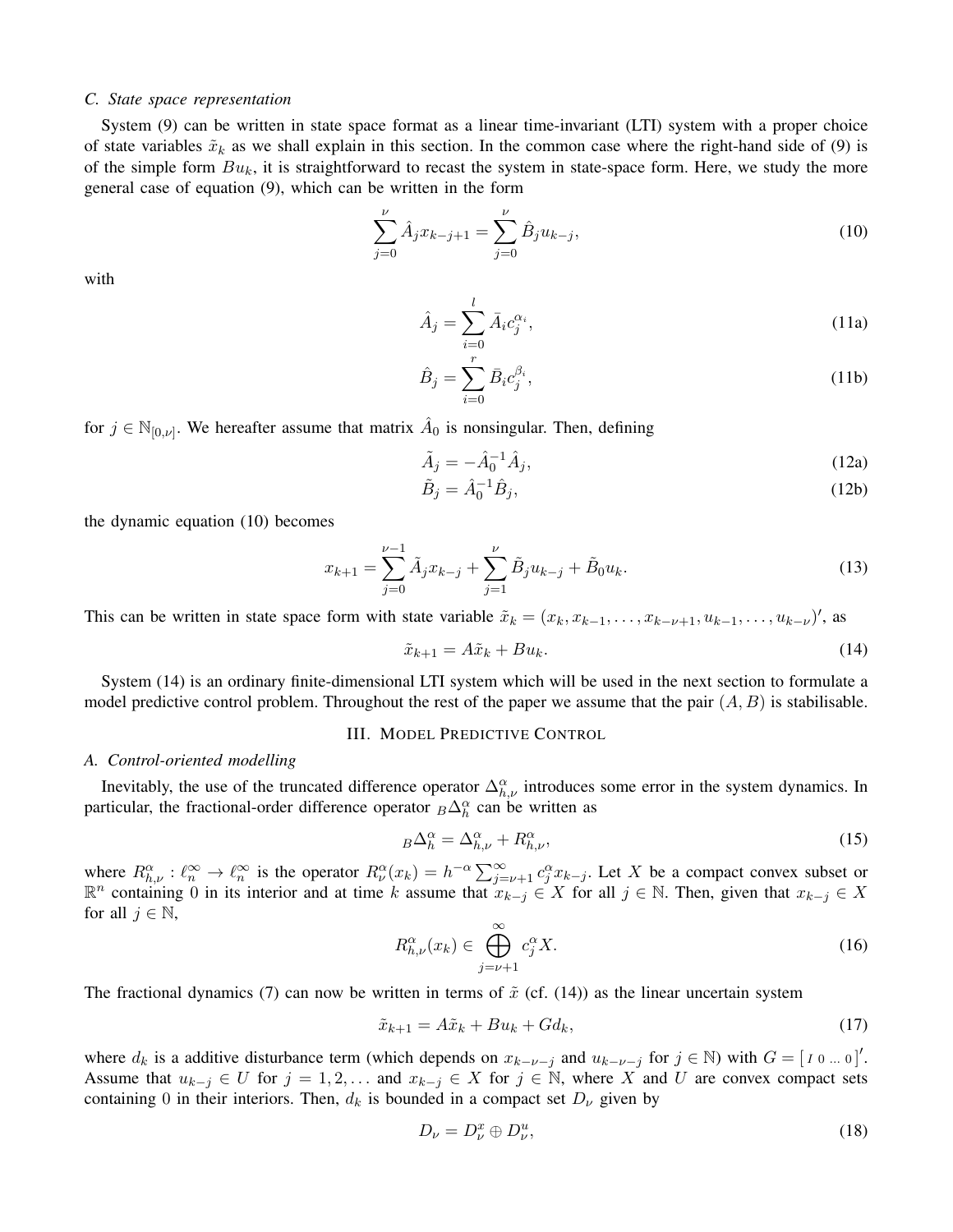where

$$
D_{\nu}^{x} = \bigoplus_{i=0}^{l} -\hat{A}_{0}^{-1} \bar{A}_{i} \bigoplus_{j=\nu+1}^{\infty} c_{j}^{\alpha_{i}} X,
$$
\n(19a)

$$
D_{\nu}^{u} = \bigoplus_{i=0}^{r} \hat{A}_{0}^{-1} \bar{B}_{i} \bigoplus_{j=\nu+1}^{\infty} c_{j}^{\beta_{i}} U.
$$
 (19b)

Under the prescribed assumptions, both  $D_{\nu}^{x}$  and  $D_{\nu}^{u}$  are compact sets, therefore  $D_{\nu}$  will also be compact.

Recall that for a balanced set  $C \subseteq \mathbb{R}^n$  and scalars  $\lambda_1, \lambda_2$  it is  $\lambda_1 C \oplus \lambda_2 C = (\vert \lambda_1 \vert + \vert \lambda_2 \vert)C$ . In case X and U are balanced sets, the above expressions for  $D_{\nu}^x$  and  $D_{\nu}^u$  can be simplified. First, for  $\nu \in \mathbb{N}$ , we define the function  $\Psi_{\nu} : \mathbb{R}_+ \to \mathbb{R}_+$  as the following convergent series:

$$
\Psi_{\nu}(\alpha) = \sum_{j=\nu+1}^{\infty} |c_j^{\alpha}|.
$$
\n(20)

Then,  $D_{\nu}^{x}$  is written as the finite Minkowski sum

$$
D_{\nu}^{x} = \bigoplus_{i \in \mathbb{N}_{[0,l]}} -\hat{A}_{0}^{-1} \bar{A}_{i} \Psi_{\nu}(\alpha_{i}) X,
$$
\n(21)

and of course the same simplification applies to  $D_{\nu}^u$  if U is a balanced set. Notice that the computation of  $D_{\nu}^x$ by (21) boils down to determining a finite Minkowski sum, which is possible when constraints are polytopic [22], while overapproximations exists when they are ellipsoidal [23].

The size of  $D_{\nu}$  is controlled by the choice of  $\nu$ ;  $D_{\nu}$  can become arbitrarily small provided that a sufficiently large  $\nu$  is chosen. Notice also that  $D_{\nu} \to \{0\}$  as  $\nu \to \infty$ . In light of (17), the fractional system can be controlled by standard methods of robust control such as min-max [24] or tube-based MPC [25] as we do in this paper. In what follows, we elaborate on how the tube-based MPC methodology can be applied for the control of fractional-order systems.

#### *B. Tube-based Model Predictive Control*

MPC is an optimisation-based control methodology where at each time instant a *performance index* is optimised along an horizon of future time instants using a discrete-time model of the controlled process taking into account the constraints on the state and input variables.

MPC, by solving an optimisation problem, produces a sequence of control actions whose first element in applied to the system as input while all other elements are discarded and the same procedure is repeated at every time instant; this control scheme defines the receding horizon control approach [25].

Here, we require that the state and input variables are constrained in the sets  $X \subseteq \mathbb{R}^n$  and  $U \subseteq \mathbb{R}^m$  respectively, both convex, compact and contain the origin in their interior. The constraints are written as follows:

$$
\tilde{x}_k \in \tilde{X},\tag{22a}
$$

$$
u_k \in U,\tag{22b}
$$

for all  $k \in \mathbb{N}$  and where  $\tilde{X} = X^{\nu} \times U^{\nu}$ , *i.e.*,  $\tilde{x} = (x_k, x_{k-1}, \dots, x_{k-\nu+1}, u_{k-1}, \dots, u_{k-\nu})' \in \tilde{X}$  if and only if  $x_{k-i} \in X$  for  $i \in \mathbb{N}_{[0,\nu-1]}$  and  $u_{k-i} \in U$  for all  $i \in \mathbb{N}_{[1,\nu]}$ . Typically, in MPC  $\tilde{X}$  and  $U$  can be polytopes or ellipsoids, but for our analysis no particular assumptions on  $X$  and  $U$  need to be imposed.

The tube-based MPC scheme is illustrated in Figure 1. The fractional-order system is controlled by an input u which is computed according to

$$
u_k = v_k + Ke_k,\tag{23}
$$

where  $v_k$  is a control action computed by the tube-based MPC controller and  $e_k$  is defined as the deviation between the actual system state and the response of the nominal system. In particular the nominal dynamics in terms of the nominal state  $\tilde{z}_k$  with input  $v_k$  is

$$
\tilde{z}_k = A\tilde{z}_{k-1} + Bv_{k-1},\tag{24}
$$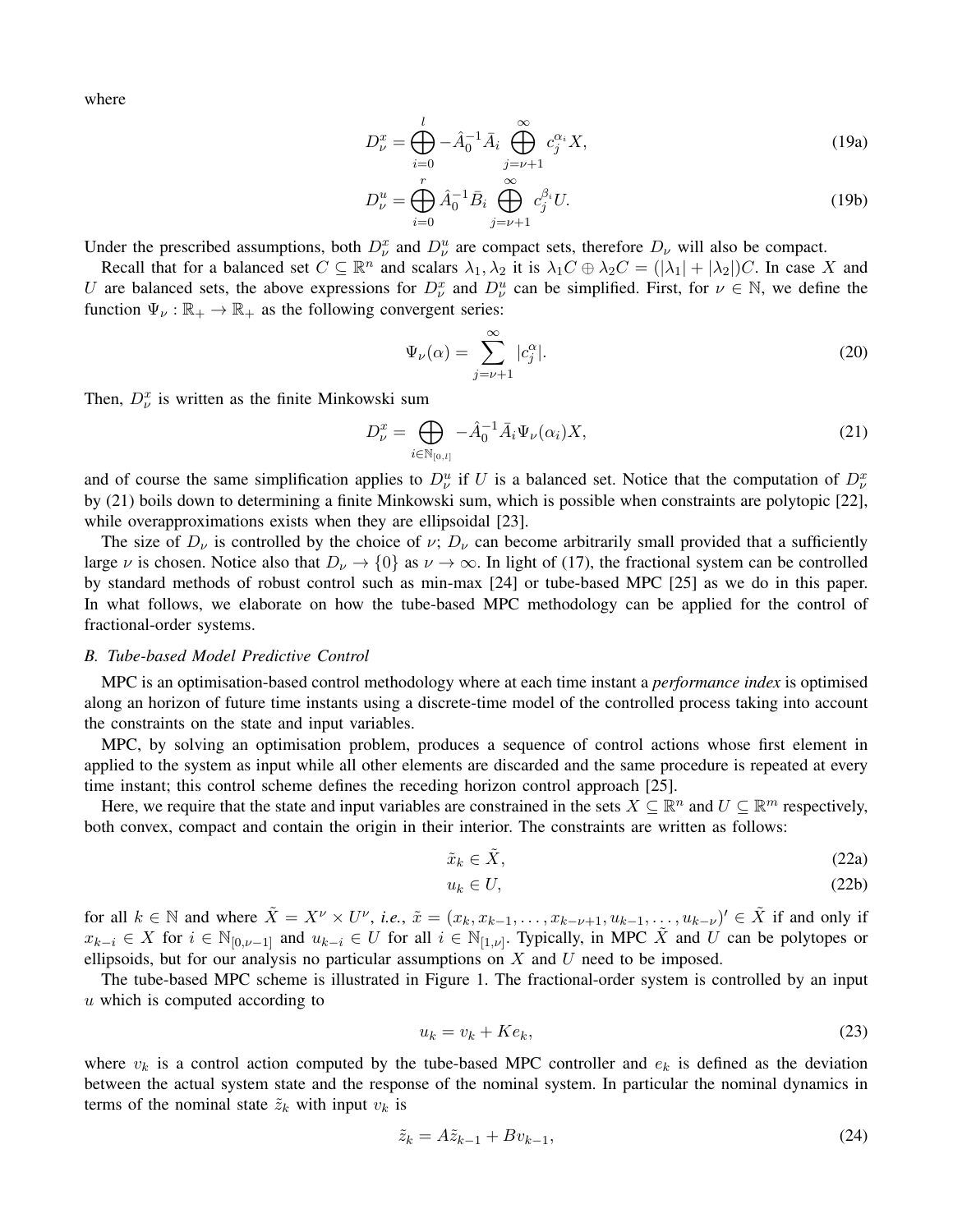

Fig. 1: Tube-based MPC for fractional order systems. The nominal system is a finite dimension LTI system in discrete-time.

and  $e_k = \tilde{x}_k - \tilde{z}_k$ . The deviation variable e follows the stable dynamics  $e_{k+1} = A_K e_k + G d_k$ . Matrix K in (23) is chosen so that  $A_K = A + BK$  is strongly stable. We define

$$
S_k = \bigoplus_{i=0}^k A_K^i G D_\nu.
$$
 (25)

The set  $S_{\infty}$ , defined as the limit  $S_{\infty} = \lim_{k \to \infty} S_k$ , is well-defined (the limit exists), is compact, and is positive invariant for the deviation dynamics  $e_{k+1} = A_K e_k + G d_k$ . In what follows,  $S_{\infty}$  will be assumed to contain the origin in its interior. For the needs of tube-based MPC, any over-approximation of  $S_{\infty}$  may be used instead – a comprehensive discussion on various computational aspects regarding  $S_{\infty}$  can be found in [25].

Having chosen  $\tilde{z}_0 = \tilde{x}_0$ , it is  $\tilde{x}_k \in {\tilde{z}_k} \oplus S_\infty$  for all  $k \in \mathbb{N}$ . This implies that constraint (22a) is satisfied if  $\tilde{z}_k \in X \ominus S_\infty$  and constraint (22b) is satisfied if  $v_k \in U \ominus KS_\infty$ . These constraints will then be involved in the formulation of the MPC problem which produces the control actions  $v_k = v_k(\tilde{z}_k)$ .

The MPC problem amounts to the minimisation of a performance index  $V_N$  along an horizon of future time instants, known as the *prediction horizon*, given the initial state at time  $k$ ,  $\tilde{z}_k$ . Let N be the prediction horizon. We use the notation  $\tilde{z}_{k+i|k}$  for the predicted state of the nominal system at time  $k+i$  using feedback information at time k. Let  $\mathbf{v}_k = \{v_{k+i|k}\}_{i \in \mathbb{N}_{[0,N-1]}}$  be a sequence of input values and  $\{\tilde{z}_{k+i|k}\}_{i \in \mathbb{N}_{[1,N]}}$  the corresponding predicted states obtained by (24), *i.e.*, it is  $\tilde{z}_{k+i+1|k} = A\tilde{z}_{k+i|k} + Bv_{k+i|k}$  for  $i \in \mathbb{N}_{[0,N-1]}$ . We introduce following performance index  $V_N : \mathbb{R}^{\bar{n}} \times \mathbb{R}^{mN} \to \mathbb{R}_+$  given the current state of the system  $\tilde{z}_{k|k} = \tilde{z}_k$ :

$$
V_N(\tilde{z}_{k|k}, \mathbf{v}_k) = V_f(\tilde{z}_{k+N|k}) + \sum_{i=0}^{N-1} \ell(\tilde{z}_{k+i|k}, v_{k+i|k}),
$$
\n(26)

where  $\ell$  and  $V_f$  are typically quadratic functions. We assume that

$$
\ell(z,v) = z'Qz + v'Rv,\tag{27}
$$

where  $Q$  is symmetric, positive semidefinite and  $R$  is symmetric positive definite and

$$
V_f(z) = z' P z,\tag{28}
$$

where  $P$  is symmetric and positive definite. The following constrained optimisation problem is then solved:

$$
\mathbb{P}_N : V_N^{\star}(\tilde{z}_k) = \min_{\mathbf{v}_k \in \mathcal{V}_N(\tilde{z}_k)} V_N(\tilde{z}_k, \mathbf{v}_k), \tag{29}
$$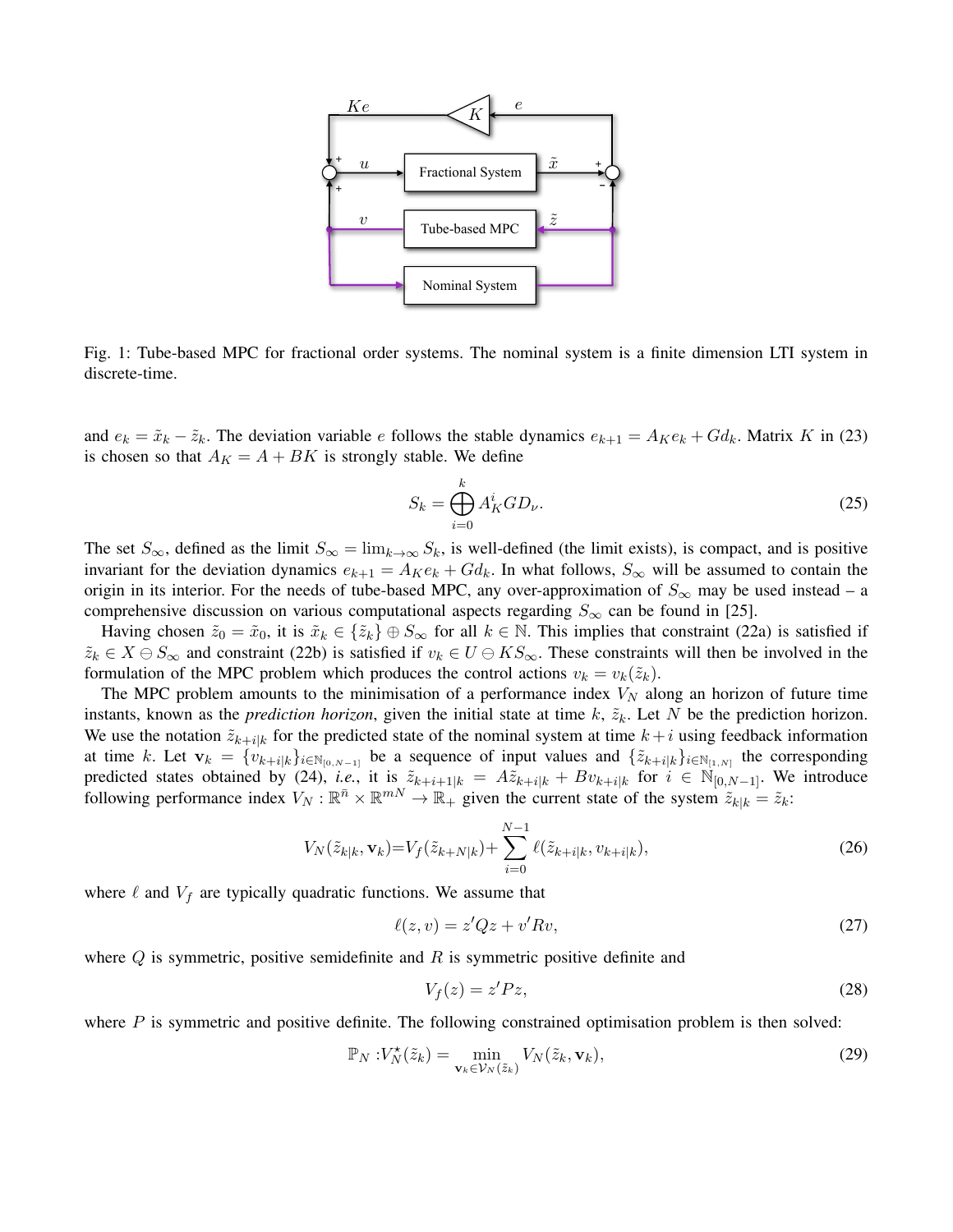with

$$
\mathcal{V}_{N}(\tilde{z}_{k}) = \left\{ \mathbf{v} \left| \begin{array}{c} \tilde{z}_{k+i+1|k} = A\tilde{z}_{k+i|k} + Bv_{k+i|k}, \\ \forall i \in \mathbb{N}_{[0,N-1]} \\ \tilde{z}_{k|k} = \tilde{z}_{k} \\ \tilde{z}_{k+i|k} \in \tilde{X} \ominus S, \forall i \in \mathbb{N}_{[1,N]} \\ v_{k+i|k} \in U \ominus KS, \forall i \in \mathbb{N}_{[0,N-1]} \\ \tilde{z}_{k+N|k} \in \tilde{X}_{f} \end{array} \right\},
$$
\n(30)

where S is any over-approximation of  $S_{\infty}$ , *i.e.*,  $S \supseteq S_{\infty}$  and  $\tilde{X}_f \subseteq \tilde{X}$  is the *terminal constraints set*. In what follows we always assume that  $\tilde{X} \ominus S$  and  $U \ominus KS$  are nonempty sets with the origin in their interior. In regard to the terminal cost function  $V_f$  and the terminal constraints set  $\tilde{X}_f$  we assume the following:

Assumption 1:  $V_f$  and  $\tilde{X}_f$  satisfy the standard stabilising conditions A1-A4 in [26].

*Remark 2:* Typically, matrix P in (28) is chosen to be the (unique) solution of the discrete-time algebraic Riccatti equation  $P = (A + BF)'P(A + BF) + Q + F'RF$  with  $F = -(B'PB + R)^{-1}B'PA$  and  $\tilde{X}_f$  to the maximal invariant constraint admissible set for the system  $\tilde{z}_{k+1} = (A + BF)\tilde{z}_k$ . Alternatively, one may choose  $\tilde{X}_f$  to be an ellipsoid of the form  $\tilde{X}_f = \{z : V_f(z) \le \gamma\}$  and  $\gamma > 0$  is chosen so that  $\tilde{X}_f \subseteq \tilde{X}$  and  $K\tilde{X}_f \subseteq U$ . The solution of  $\mathbb{P}_N$ , namely the optimiser

$$
v^{\star}(\tilde{z}_k) = \underset{\mathbf{v}_k \in \mathcal{V}_N(\tilde{z}_k)}{\operatorname{argmin}} V_N(\tilde{z}_k, \mathbf{v}_k),\tag{31}
$$

is a sequence  $\{v_0^*(\tilde{z}_k), v_1^*(\tilde{z}_k), \ldots, v_{N-1}^*(\tilde{z}_k)\}\$  and its first element  $v_0^*(\tilde{z}_k)$ , in a receding horizon control fashion, defines the control law

$$
\kappa_N(\tilde{z}_k) = v_0^{\star}(\tilde{z}_k),\tag{32}
$$

and the control action applied to the system is computed as  $\rho(\tilde{z}_k, \tilde{x}_k) = \kappa_N(\tilde{z}_k) + K(\tilde{x}_k - \tilde{z}_k)$  and the closed-loop system is now expressed in terms of both  $\tilde{z}_k$  and  $\tilde{x}_k$  as

$$
\tilde{x}_{k+1} = A\tilde{x}_k + B\rho(\tilde{z}_k, \tilde{x}_k) + Gd_k,\tag{33a}
$$

$$
\tilde{z}_{k+1} = A\tilde{z}_k + B\kappa_N(\tilde{z}_k). \tag{33b}
$$

The stability properties of the controlled system are studied for the composite system (33) with state variable  $(\tilde{x}, \tilde{z})$ .

# *C. Stability results*

In this section we discuss the stability properties of the controlled closed-loop system presented previously. In robust control the following stability definition is usually employed [25, Def. B4]:

*Definition 3 (Asymptotic Stability):* Let S be a closed nonempty set, positive invariant for  $x_{k+1} = f(x_k)$ . The set S is *locally stable* for the aforementioned system if for all  $\epsilon > 0$  there is  $\delta > 0$  so that  $dist(x_k, S) < \epsilon$  for all  $k \in \mathbb{N}$  whenever  $dist(x_0, S) < \delta$ . If in addition,  $\lim_k dist(x_k, S) = 0$ , we say that S is *locally asymptotically stable*.

A stronger form of stability, namely *exponential stability* is defined as follows:

*Definition 4 (Exponential stability):* The set S is locally exponentially stable for  $x_{k+1} = f(x_k)$  if there are  $\eta > 0$ ,  $c > 0$  and  $\gamma \in (0, 1)$  so that  $dist(x_k, A) \leq c \, dist(x_0, A) \gamma^k$  for all  $k \in \mathbb{N}$  whenever  $dist(x_0, A) < \eta$ . The following result, which readily follows from [25, Prop. 3.15], states that the system's state converges towards

 $S_{\infty}$  exponentially provided that  $S = S_{\infty}$  is used in the formulation of the MPC problem.

*Proposition 5 (Exponential stability):* Assume that the MPC control law  $\kappa_N$  stabilises the nominal dynamical system (33b). The set  $S_{\infty} \times \{0\}$  is locally exponentially stable for system (33) with region of attraction ( $Z_N \oplus$  $S_{\infty}$ ) × Z<sub>N</sub>, where Z<sub>N</sub> is the domain of  $\mathcal{V}_N$ , *i.e.*, Z<sub>N</sub> = {x :  $\mathcal{V}_N(x) \neq \emptyset$ }.

In addition, the controlled trajectory of the system's state  $x_k$  and input  $u_k$  satisfy constraints (22) at all time instants  $k \in \mathbb{N}$ .

Notice that  $S_{\infty}$  can become arbitrarily small with an appropriate choice of  $\nu$  and the system's state can be steered this way very close to the origin, although, in practice large values of  $\nu$  should be avoided to limit the complexity of  $\mathbb{P}_N$ .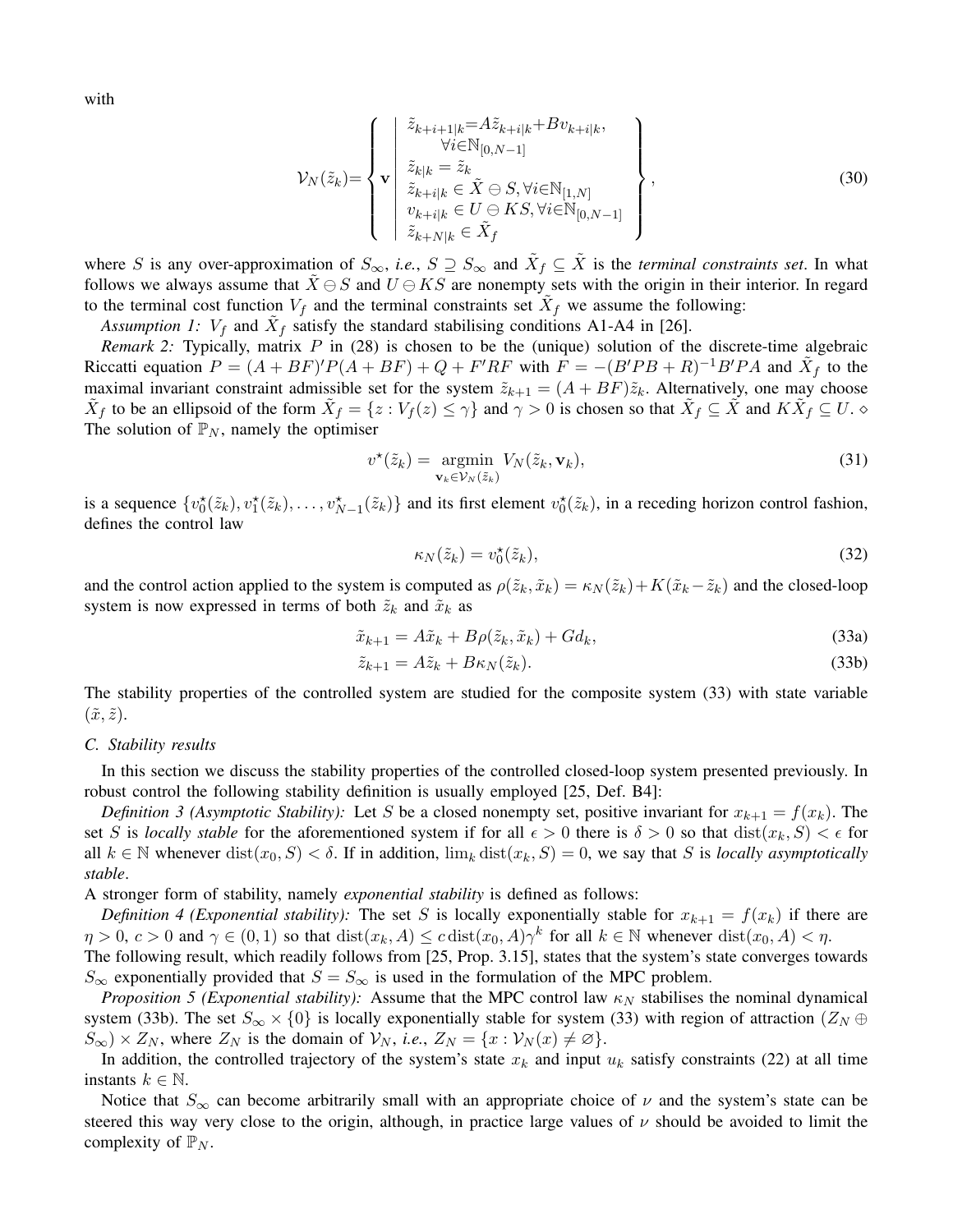

Fig. 2: Dependence of  $\Psi_{\nu}(\alpha)$  on  $\nu$  for  $\alpha = 0.7$  and selection of a reasonably and adequately large approximation order ν.

# IV. NUMERICAL EXAMPLE

We apply the proposed methodology to the following fractional-order system

$$
D^{\alpha}x = \begin{bmatrix} 0 & 1 \\ -1 & 0.3 \end{bmatrix} x + \begin{bmatrix} 0 \\ -0.5 \end{bmatrix} u,
$$
 (34)

with  $x \in \mathbb{R}^2$  and  $u \in \mathbb{R}$  and  $\alpha = 0.7$ . We discretise the system with sampling period  $h = 0.05$  and we use  $\nu = 20$  based on Figure 2 so that  $\Psi_{\nu}(\alpha)$  is adequately small. In particular, we have  $\Psi_{20}(0.7) = 0.0408$ . This way, we derive a discrete-time LTI system of the form  $\tilde{x}_k = A\tilde{x}_{k-1} + Bu_{k-1}$  as in Section II-B. The system state and input are subject to the constraints

$$
-\begin{bmatrix} 0.5\\0.5 \end{bmatrix} \leq x_k \leq \begin{bmatrix} 0.5\\0.5 \end{bmatrix},\tag{35a}
$$

$$
-0.15 \le u_k \le 0.15. \tag{35b}
$$

The terminal cost  $V_f$  and the terminal constraints set  $\tilde{X}_f$  were computed according so that the stabilising conditions A1-A4 of [26] are satisfied. In particular  $\tilde{X}_f$  was chosen to be a sublevel set of  $V_f$  as explained in Remark 2. The prediction horizon was chosen to be  $N = 20$  and the closed-loop state and input trajectory of the controlled system are presented in Figure 3.

The controller was implemented in MATLAB using Yalmip [27] and the solver mosek (https://www.mosek.com/). Out of 100 randomly selected (feasible) inital points, the MPC optimisation problem was solved on average in 15.5ms (maximum 22.3ms).

## V. CONCLUSIONS AND FUTURE WORK

In this paper we proposed a robust MPC scheme for fractional systems with guaranteed satisfaction of state and input constraints where the state converges exponentially fast to a neighbourhood of the origin whose size is controlled by the order of approximation  $\nu$ . The underlying optimisation problem we have to solve is a quadratic problem which can be solved very efficiently online. The order of approximation  $\nu$  affects linearly the state dimension of the MPC problem for which the optimisation problem is solved leading to a computationally tractable setting. This work paves the way for the application of model predictive control to fractional-order pharmacokinetics, as we discussed in the introduction, where satisfaction of constraints is of high importance.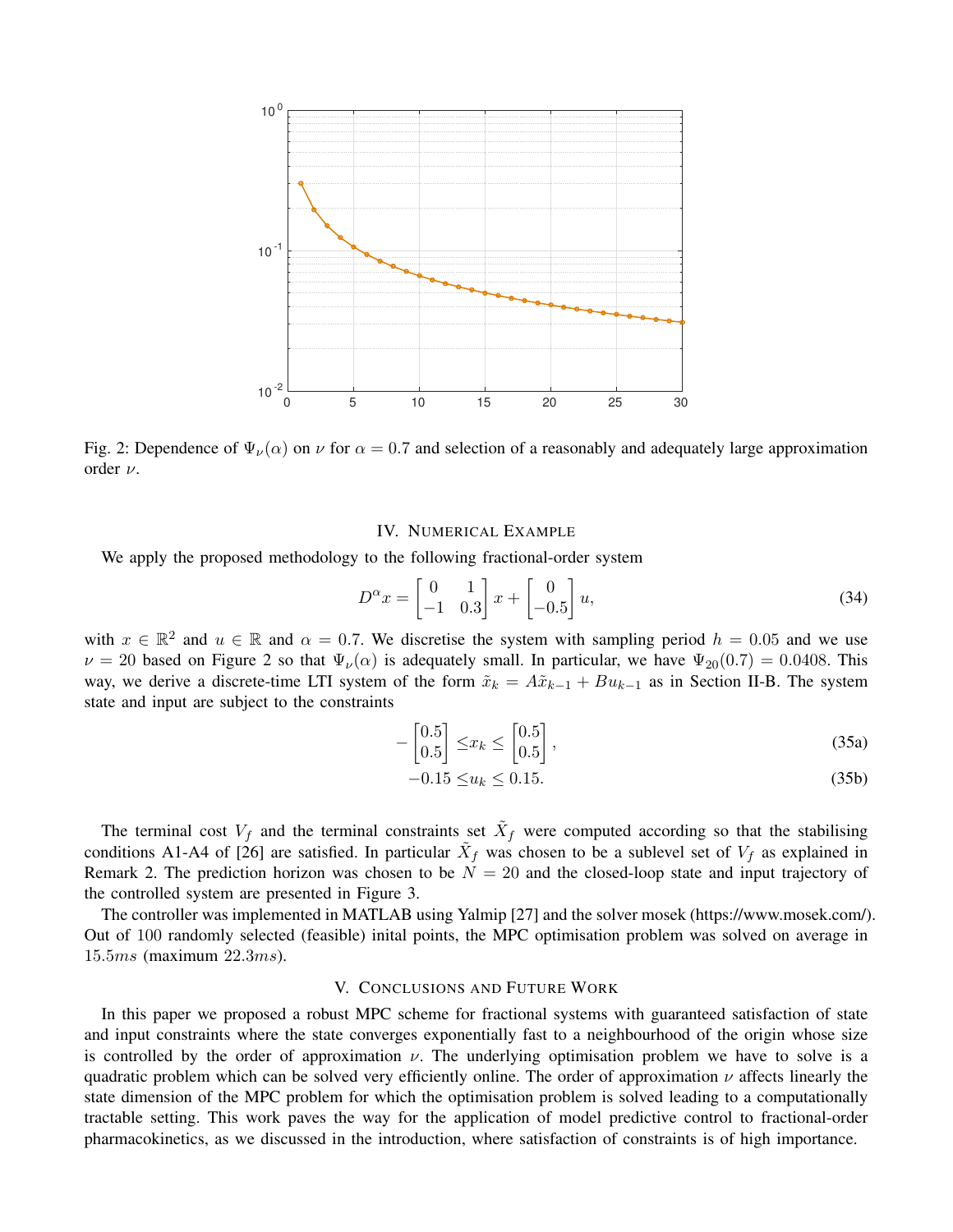

Fig. 3: Closed-loop simulations of system (34) with the proposed MPC controller.

An important question that needs to be answered is under what condition the closed loop system is asymptotically stabilising to the origin and how the MPC controller needs to be designed so as to achieve asymptotic stability to the origin. Future work will also focus on the study of sampled-data fractional-order systems, coming as an extension of [28] for linear time-invariant sustems, and applications of the proposed methodology to biomedical systems.

#### **REFERENCES**

- [1] I. Podlubny, *Fractional differential equations*, vol. 198 of *Mathematics in Science and Engineering*. San Diego, California: Academic Publisher, 1999.
- [2] R. Hilfer, *Applications of Fractional Calculus in Physics*. Singapore: World Scientific, 2000.
- [3] J. Kytariolos, A. Dokoumetzidis, and P. Macheras, "Power law IVIVC: An application of fractional kinetics for drug release and absorption," *European Journal of Pharmaceutical Sciences*, vol. 41, no. 2, pp. 299–304, 2010.
- [4] A. Dokoumetzidis and P. Macheras, "IVIVC of controlled release formulations: Physiological-dynamical reasons for their failure," *Journal of Controlled Release*, vol. 129, no. 2, pp. 76–78, 2008.
- [5] A. Dokoumetzidis, R. Magin, and P. Macheras, "Fractional kinetics in multi-compartmental systems," *Journal of Pharmacokinetics and Pharmacodynamics*, vol. 37, no. 5, pp. 507–524, 2010.
- [6] A. Dokoumetzidis and P. Macheras, "The changing face of the rate concept in biopharmaceutical sciences: From classical to fractal and finally to fractional," *Pharmaceutical Research*, vol. 28, no. 5, pp. 1229–1232, 2011.
- [7] P. Sopasakis and H. Sarimveis, "Controlled drug administration by a fractional PID," in *19th IFAC World Congress*, (Cape Town, South Africa), pp. 8421–8426, August 2014.
- [8] M. Romero, A. de Madrid, C. Mañoso, and R. Berlinches, "Generalized predictive control of arbitrary real order," in New Trends *in Nanotechnology and Fractional Calculus Applications* (D. Baleanu, Z. B. Guvenc, and J. A. T. Machado, eds.), pp. 411–418, Springer Netherlands, 2010.
- [9] D. Boudjehem and B. Boudjehem, "The use of fractional order models in predictive control," in *3 rd Conference on Nonlinear Science and Complexity, symposium: Fractional Calculus Applications*, (Ankara, Turkey), July 2010.
- [10] Z. Deng, H. Cao, X. Li, J. Jiang, J. Yang, and Y. Qin, "Generalized predictive control for fractional order dynamic model of solid oxide fuel cell output power," *Journal of Power Sources*, vol. 195, no. 24, pp. 8097 – 8103, 2010.
- [11] M. Romero, Á. de Madrid, C. Mañoso, and B. Vinagre, "Fractional-order generalized predictive control: Formulation and some properties," in *Control Automation Robotics Vision (ICARCV), 2010 11th International Conference on*, pp. 1495–1500, Dec 2010.
- [12] M. Romero, Á. de Madrid, C. Mañoso, V. Milanés, and B. Vinagre, "Fractional-order generalized predictive control: Application for low-speed control of gasoline-propelled cars," *Mathematical Problems in Engineering*, vol. 2013, pp. 1–10, 2013. Article ID 895640.
- [13] A. Rhouma, B. Bouzouita, and F. Bouani, "Model predictive control of fractional systems using numerical approximation," in *Computer Applications Research (WSCAR), 2014 World Symposium on*, pp. 1–6, Jan 2014.
- [14] M. Romero, Á. de Madrid, C. Mañoso, and B. Vinagre, "A survey of fractional-order generalized predictive control," in *Decision and Control (CDC), 2012 IEEE 51st Annual Conference on*, pp. 6867–6872, Dec 2012.
- [15] S. Domek, "Fuzzy predictive control of fractional-order nonlinear discrete-time systems," *Acta mechanica et automatica*, vol. 5, no. 2, 2010.